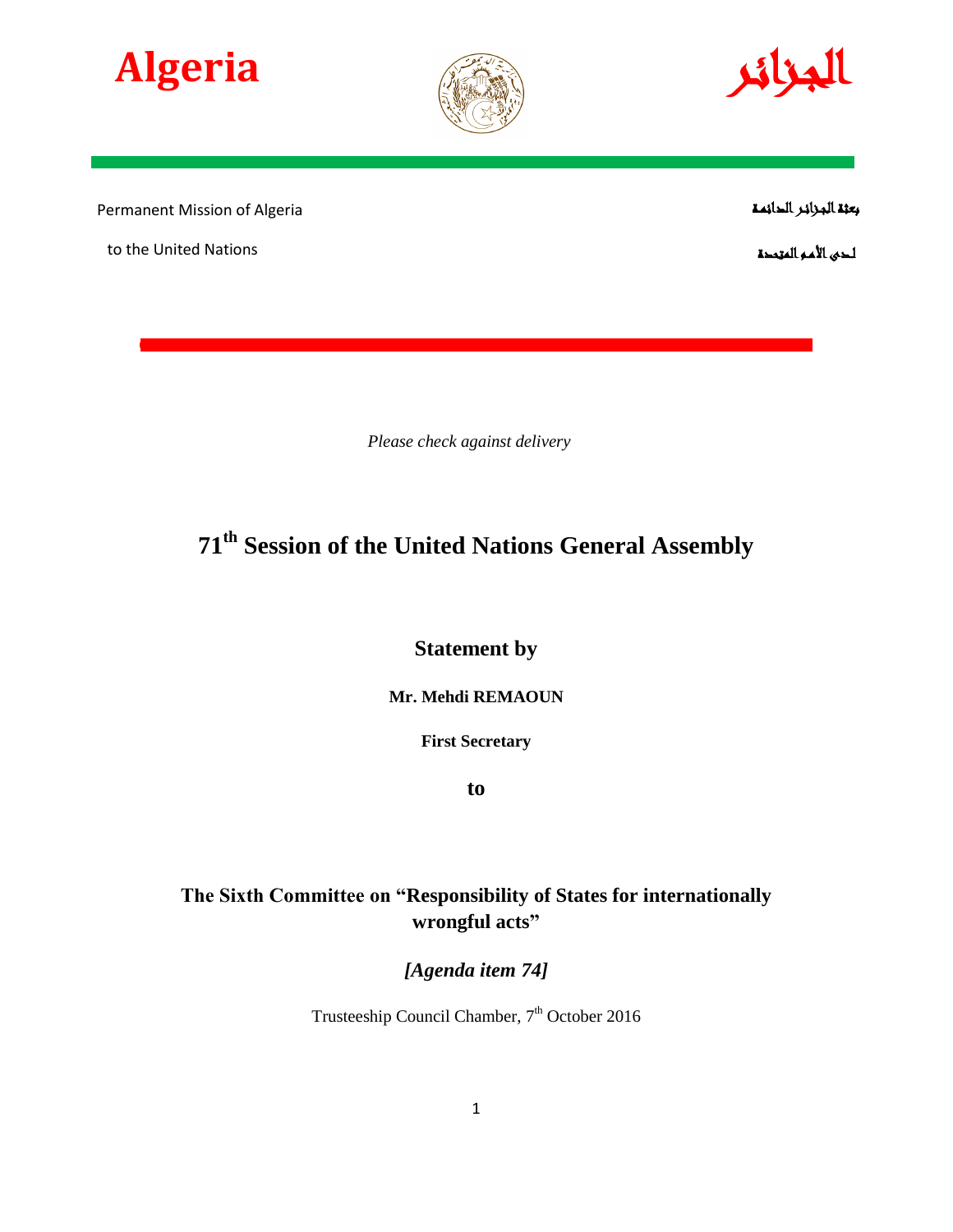My delegation takes note of the reports of the Secretary-General on this item, entitled "Responsibility of States for internationally wrongful acts", contained in documents A/71/79 and A/71/80.

My delegation aligns itself with the statement made by South Africa on behalf of the African Group.

#### **Distinguished delegates,**

Algeria believes that responsibility of States is one of the fundamental principles of international law. It arises from the principles of the United Nations Charter, such as the States sovereign equality and peaceful settlement of disputes. It emanates also from the general principle of *bona fide*, legal concept particularly relevant in matters of equity.

States responsibility implies that if a State commits an internationally wrongful act against another State, it will be legally responsible for reparation.

In the draft articles, Chapter II of the Second Part, relating to Reparation for Injury, represents one of the most important parts of the draft in terms of enhancement of the rule of law and access to justice at the international level. May I emphasize that one of the sub-topics addressed during this year deliberations under the Rule of Law agenda item, concerns measures to facilitate access to justice for all. Delegations showed many enthusiasms about this focus, we hope that it will be translated under this particular agenda item.

In this connection, we believe that the provisions of the draft articles on States responsibility underlie an effective interstate justice in International Law.

#### **Distinguished delegates,**

When we know that the subject of States responsibility has been the most difficult work of codification of the International Law Commission (ILC), and bearing in mind that it took almost half a century to finalize its draft articles, we can only be deeply grateful to the ILC for the remarkable work realized.

It is undeniably an achievement of great value, and the draft articles have been carefully elaborated.

As a matter of fact, many States interacted with the ILC during the drafting process, we can then be sure that the result of this work reflects a collective will and a common understanding.

#### **Distinguished delegates,**

Given the growing use and the increasing acceptance of the draft articles by international courts, tribunals, other bodies and also State practice, as illustrates both reports we have before us, we can be convinced that the conditions of maturity are now met to convene a diplomatic conference in order to adopt an international convention on Responsibility of States for internationally wrongful acts.